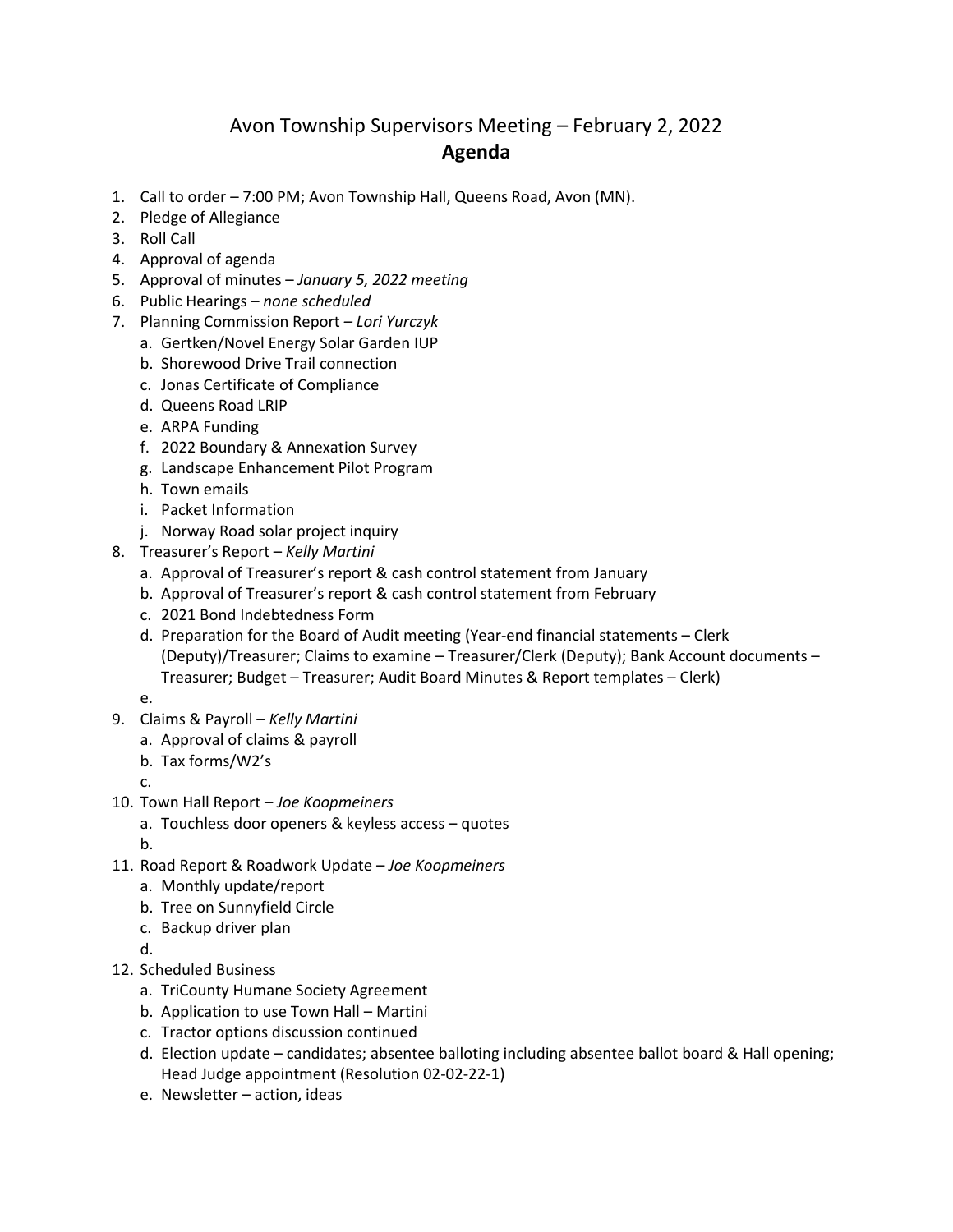f. Computers – backups (MG), new machines, insurance; email accounts

g.

13. Other Business (*added at meeting)*

a.

- b.
- 14. Old Business/In Progress: (computer return)
- 15. Signatures
	- a. *As necessary*
	- b.
	- c.
- 16. Recurring Reports
	- a. 911 Sign Requests *none*
	- b. Construction Site Permits *none*
	- c. Feedlot Permits *none*
	- d. Special Assessment Searches Suchy (37646 Riley Court); Jonas (34759 Co Rd 9)
	- e. County Hearings Huston Board of Adjustment Jan 27
- 17. Announcements & Brief Reports
	- a. Update on Letter of Credit Huston
	- b. Fifth Monday update Sanoski
	- c. NCI January Newsletter received
	- d. Avon FD calendar
	- e. David Drown Associates, Inc. (public finance advisors) information received
	- f. MAT 2022 Spring Legislative & Research Committee Meeting Feb 24; 9 AM 3 PM register at https://bit.ly/LRSpring2022
	- g.
- 18. Announcement of next meeting: *March 2, 2022 at 7:00 PM*
- 19. Other Upcoming Meetings/Events (*some to be scheduled*)
	- Board of Audit meeting February 8, 7:00 PM
	- Fire Board meeting February 9, 7 PM; Avon City Hall
	- Public Accuracy Test March 5; 9:30 AM
	- Town Hall open to accept absentee ballots March 5; 10 AM 12:00 PM
	- $\cdot$  Town Hall open to accept absentee ballots March 7; 10 AM 4:30 PM
	- Annual Township election March 8; 2-8 PM
	- Board of Canvass meeting March 8; 8:15 PM
	- Annual Township Meeting March 8; 8:30 PM
	- Organizational/Qualification Meeting March 16; 7 PM
	- Avon Township/City Joint Planning Board April 11 (2nd Monday)
	- LBAE meeting April 18, 7 PM
- 20. Adjournment

*Note: All Town Meetings are available via Zoom at https://us02web.zoom.us/j/8325486945. Passcode: AvonTown. The Clerk may record the proceedings of this meeting to ensure accuracy of the minutes. The recording will be deleted upon completion of the minutes and will not become public (Resolution 01- 03-18).*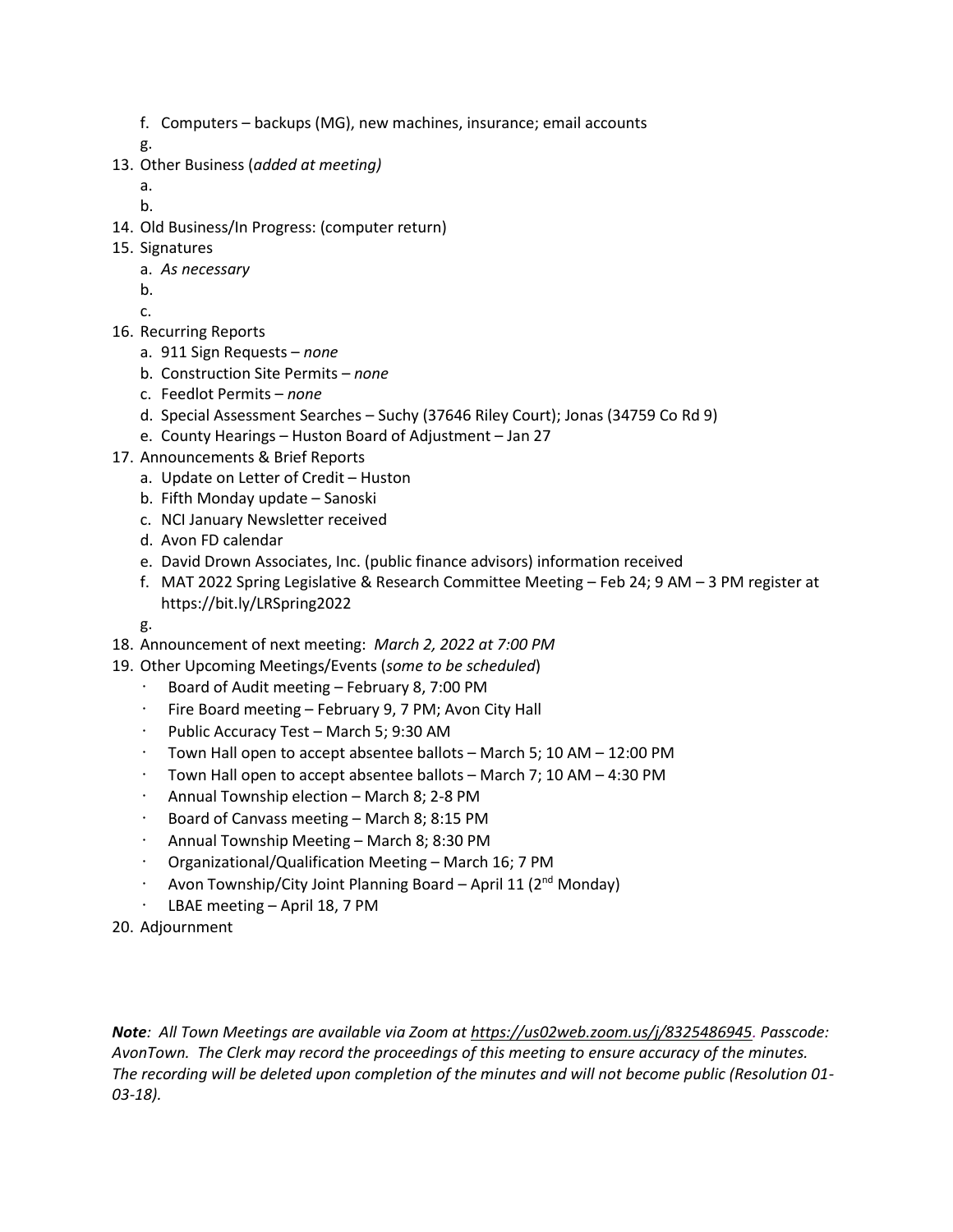# **Minutes of the Meeting of the Avon Township Board of Supervisors**

January 5, 2022

*Avon Township Hall, 16881 Queens Road, Avon (MN)*

**Call to Order**: Chair Will Huston called the meeting of the Avon Township Supervisors to order at 7:00 P.M. in the Main Chamber of the Avon Township Hall. This meeting, like other Town meetings, was also available virtually via Zoom at [https://us02web.zoom.us/j/8325486945,](https://us02web.zoom.us/j/8325486945) Passcode: AvonTown

**Pledge**: The Pledge of Allegiance was recited.

**Roll Call**: Present – LeRoy Gondringer, Will Huston (*Chair*), Kelly Martini (*Treasurer*), Rich Sanoski, and Stephen Saupe (*Clerk*). Also present – Marion Gondringer (*Deputy Clerk*) and Lori Yurczyk (*PC Chair*).

**Approval of Agenda**: A discussion of the County GIS system and some announcements were added to the agenda. Sanoski moved to approve the agenda as amended. Gondringer second. All in favor. Motion carried.

**Minutes**: Gondringer moved to approve the minutes of the December 1, 2021 meeting as presented. Sanoski second. All in favor. Motion carried.

**Public Hearing**: *none scheduled*

#### **Planning Commission (PC) Report** *– presented by Lori Yurczyk, PC Chair*

1. **Gertken/Novel Energy Solutions Solar Garden Hearing** – The PC held a Public Hearing to consider a request by Brian & Linda Gertken working with Mr. Scott Tempel (Novel Energy Solutions) for an Interim Use Permit (IUP) for a 1 MW solar garden to be constructed on the Gertken property (34206 Smiley Drive, Albany). The PC went through section 6.54 of the County Ordinance 439 to ensure the application was complete. The PC noted that no LESA score was available for the parcel. The PC also was unsure of the amount of surety that should be required for the project and whether the project would be within two miles of a NHIS site, which would require DNR review. The PC was also concerned about the access road to the property and details of the landscape plan. To provide time to obtain necessary information, the PC tabled a recommendation about the project until the application was complete with all necessary information. Since the PC meeting, there has been action on several items. Julie Marketon, Stearns County Environmental Services, provided a LESA score for the property (60.05). Environmental Services determined that an NHIS is required and the applicant was asked to follow-up with the DNR. The Town learned that Stearns County requires a letter of credit or cash escrow of \$185,000 for solar projects, and that they work with Soil & Water to evaluate and inspect the landscape (the fee for this service is \$4,300). A road maintenance agreement was provided by the Gertken's.

A PC Analysis/Recommendation form was created based on one used by the County, but the Supervisors preferred the Town's original form, which will be used. The Town is cognizant that a decision is required in a timely fashion to meet the 60-day rule once the application is complete.

The Supervisors questioned whether one row of trees by the home on the west side of the property was adequate as a screen and also wondered if the trees should be staggered and a few more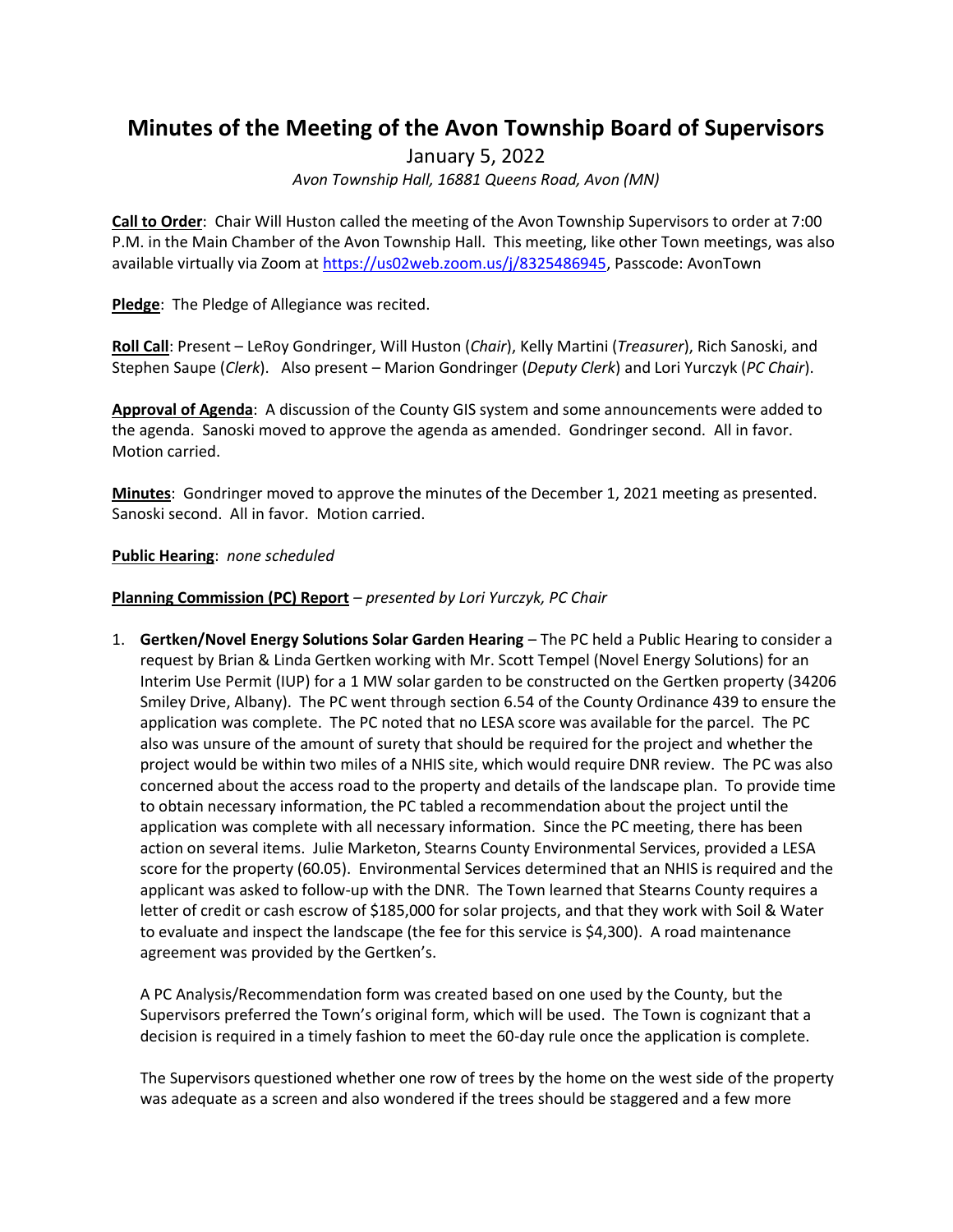included. The Town will need to determine who will oversee the landscape plan and the fee, if any.

Gondringer moved to approve the PC report. Sanoski second. All in favor. Motion carried.

**Treasurer's Report**: Martini read the Treasurer's Report and presented the Cash Control Statement for the period 12/01/2021 to 12/31/2021. Though the ending balance in November matched the beginning balance in December, the amounts in the General Fund and ARPA Fund differed because the payments for our Zoom account (\$149.90) and the *ad hoc* ARPA Committee (\$301.07) should have been charged to the ARPA fund instead of General Revenue in December. In addition, a check (#10354 – \$8,400) for culvert repair was inadvertently coded in General Revenue rather than Road & Bridge. Last month a payment of \$170.41 was approved for tabs (claim #4149), but the actual amount was \$109.25. The Cash Control statement will be revised and returned for approval at the February meeting.

**Claims & Payroll**: Martini presented the December PERA claims (4153 & 4154), which totaled \$560.00. The December payroll was \$2,993.76. The January claims (4155 – 4170) totaled \$13,797.80. The January payroll was \$2,603.82. Checks need to be ordered. The payroll increased due to increased taxes. The Town received the property tax settlement from the County. The County deducted \$199.35 from it for the Town's contribution to a fee from CenterPoint Energy/Xcel. The money was deducted before we received it which will make it difficult to determine the amounts for each fund. Martini will contact the County to clarify how to handle this situation. The Town received three invoices for \$5.00 from the County for a ditch fee. One was sent in error; the Town only owes \$10.

Sanoski moved to approve the Claims and Payroll. Gondringer second. All in favor. Motion carried.

#### **Town Hall Maintenance Report**

Koopmeiners was unavailable because he was plowing snow. Sanoski reported the LP tank is at 37% – the Supervisors authorized a fill-up. Martini reported that our insurance will reimburse us for some of our costs for replacing the window in the foyer.

**Road Report***.* Koopmeiners was unavailable. The following items were reported/discussed:

- 1. **Snow Across the Road** Many residents are pushing snow across roads which is illegal. Sometimes our plows leave a little snow on County roads when turning corners – our drivers will be alerted. Sanoski reported that we sent the plows out twice today due to the storms. Huston noted that our roads were better than any in the area that he had driven on.
- 2. **Icy Conditions on Co Rd 9** A complaint was received from a resident about icy areas on Co Rd 9 the comments were forwarded to Stearns County.
- 3. **Back-up Plow Drivers** In the event that a snowplow driver is unavailable for plowing, the Town needs a backup plan. Sanoski will check license requirements to determine if Supervisors could drive in an emergency.
- 4. **Queens Road Project** The Supervisors discussed preparations to submit an LRIP grant for resurfacing Queens Road. The engineering study is complete. To provide support for the grant, several ideas were discussed: (a) request a letter from the School District concerning buses on the route; (b) request a letter of support from residents of Queens and adjacent roads; (c) request a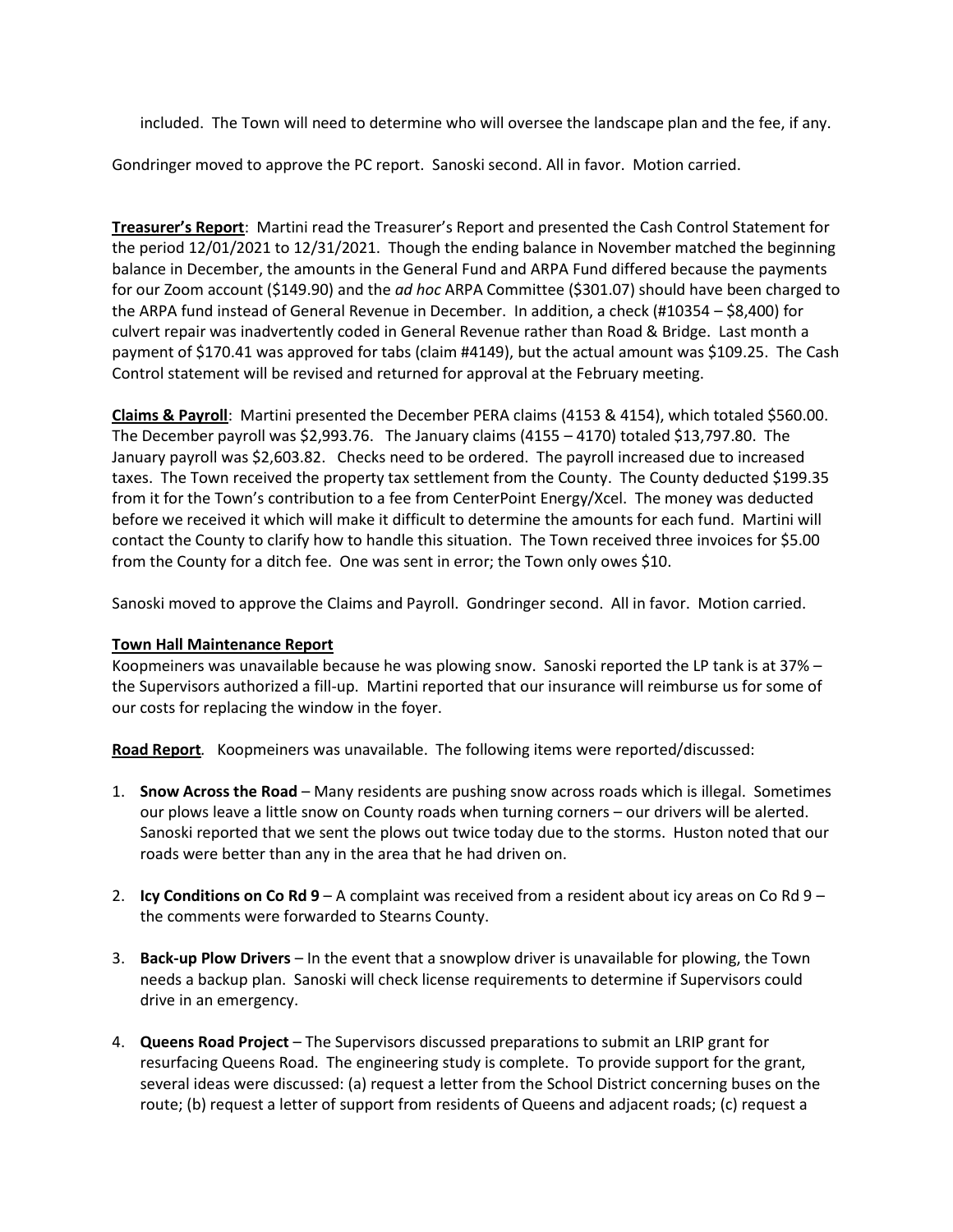letter of support from users of the road including those who farm nearby fields (*i.e.,* Schwalbe's, Gondringer's). The Supervisors authorized the Clerk to draft a letter that could be sent to residents.

#### **Business:**

- 1. **Escrow Agreements/Letters of Credit** Huston reported that all is in place for conversion of the letter of credit to a cash escrow. Huston has been working with the company on the details. They will be sent a copy of the invoice for the attorney fee.
- 2. **Tractor**  A tractor is needed to mow ditches, shoulder roads, and fix wash outs, among other things. The tractor the Town has been using will soon be unavailable for rent. A new one will likely cost about \$150,000 while a used one could be in the range of \$30-40,000. Gondringer will continue to look into options. If the Town does not purchase a tractor, we will need to consider hiring out mowing, and/or leasing/renting a tractor. A Unimog was also suggested.
- 3. **Fire Board**  the meeting is scheduled for February 9, 2022. Huston will represent the Town.
- 4. **Keys**  The supervisors authorized the PC chair (L Yurczyk) to be issued a key. Gondringer will contact Mergen to get back his key.
- 5. **Elections Update**  The County is planning to replace the existing Automark ballot markers. The likely alternative that is being considered is an OmniBallot Tablet. Huston is not running again. Koopmeiners (if not plowing snow), or Deputy Clerk Gondringer, will accept affidavits of candidacy at the Town Hall on Jan 11 from 1-5:00 PM. Gondringer moved to approve Resolution 01-05-22-1: Resolution appointing election judges for the March Township Election. Huston second. All in favor. Motion carried. Gondringer moved to approve Resolution 01-05-22-2: Resolution appointing the absentee ballot board for the March Township Election. Huston second. All in favor. Motion carried.
- 6. **Computers**  Computers for the Town Board (supervisors, clerk, treasurer, deputy clerk) and PC members were purchased with ARPA funds. The computers were distributed. Those receiving a machine signed a document to take responsibility for the machine and agree to return it at the conclusion of their service. The current computers being used by the Treasurer and Deputy Clerk will be returned within two months. They will be recycled at either Best Buy or through Community Technology Center.
- 7. **Shorewood Drive Connection to the Wobegon Trail**  the residents of Shorewood are seeking a connection to the trail. They are working with the County and the Lake Wobegon Trail Association. Parkland Dedication Funds could be considered if funding is necessary. No action will be taken at this time.
- 8. **Parkland Dedication Funds**  the Town will take no action at this time.
- 9. **Newsletter**  Since the Town no longer has a monthly column in the Star-Post the Supervisors agreed it might be time to consider sending residents a newsletter. Possible items to include include: upcoming LRIP grant to resurface Queens Road, plowing snow across a road, rules on the Town road right-of-way, and mailbox rules.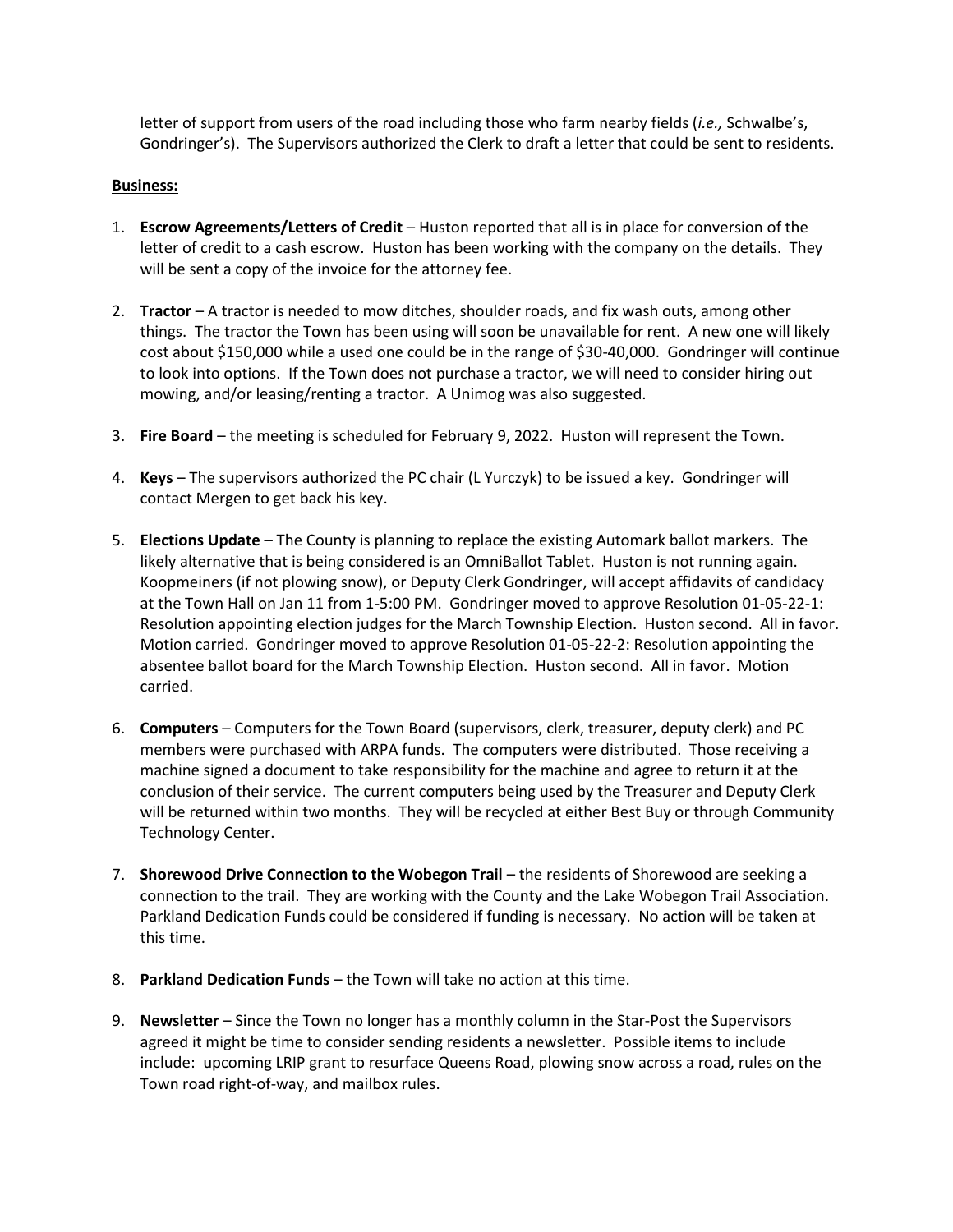- 10. **Web GIS**  At times, the Township needs to consult plats and other documents not currently available through our Beacon subscription. Huston moved to obtain Township access to the County GIS system. Sanoski second. All in favor. Motion carried. The Clerks email will be listed with the account.
- 11. **Board of Audit meeting**  will be held on February 8, 2022 at 7 PM.
- 12. **439 Ordinance**  hard copies were distributed.

#### **Old Business**: *none*

**Signatures / Documents / Treasurer**: Documents signed as necessary including the MOU and Resolutions 12-01-21-1 and 12-01-21-2.

#### **Recurring Reports:**

- 1. There were no **911 sign** requests.
- 2. **Construction Site Permits** were issued to Avalon Homes (33668 Poverty Point Dr); Huston (17559 360<sup>th</sup> St.; replacement dwelling)
- 3. No **Feedlot Permits** were received.
- 4. **Special Assessment Searches** were performed for Streit (37313 185th Ave) and Woitalla (18527 Co Rd 154).
- 5. There were not pertinent **County Hearings.**

#### **Announcements & Brief Reports**:

- 1. Xcel sent a notice regarding a rate increase.
- 2. A notice about a Code Consulting Review Service was received.
- 3. Town Web Design sent a notice regarding their web design services.
- 4. A notice about their services and a holiday card was received from Dale Gruber Construction.

**Announcement of Next Regular Supervisor Meeting**: The next regular meeting will be held on February 2, 2022 at 7:00 PM and will be available via Zoom (*see above*)

**Other Upcoming Meetings/Events**: (meetings are available on Zoom at the following URL:

[https://us02web.zoom.us/j/8325486945,](https://us02web.zoom.us/j/8325486945) Passcode: AvonTown)

- Planning Commission January 26, 2022; 7:00 PM
- Board of Audit meeting February 8, 7:00 PM
- Fire Board meeting February 9, 7 PM; Avon City Hall
- Public Accuracy Test March 5; 9:30 AM
- Town Hall open to accept absentee ballots Mar 5; 10 AM 12:00 PM & Mar 7; 10 AM 4:30 PM
- Annual Township election March 8; 2-8 PM
- Board of Canvass meeting March 8; 8:15 PM
- Annual Township Meeting March 8; 8:30 PM
- Organizational/Qualification Meeting March 16; 7 PM
- Avon Township/City Joint Planning Board April 11  $(2^{nd}$  Monday)
- LBAE meeting April 18, 7 PM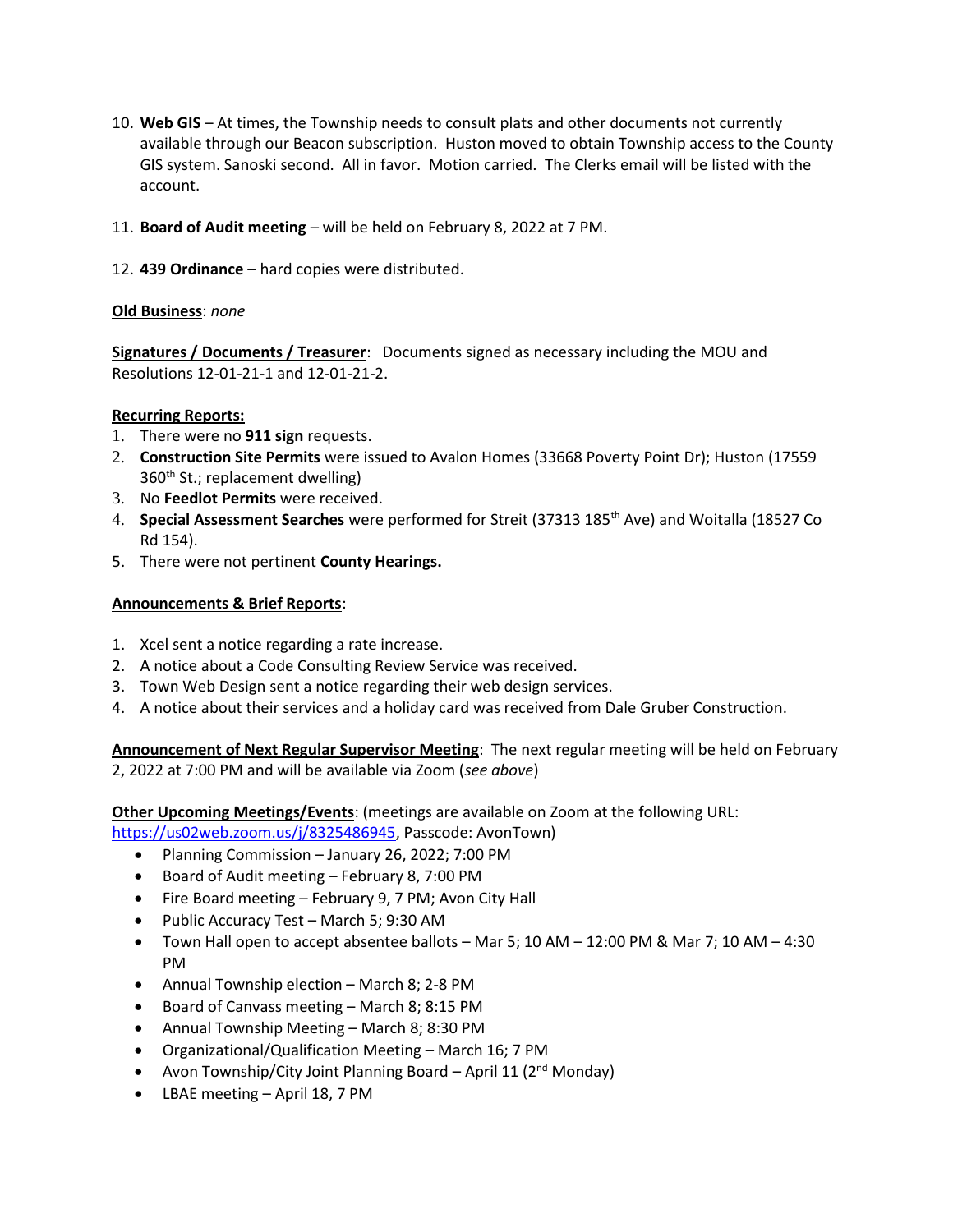**Adjournment**: Sanoski moved to adjourn the meeting at 9:40 PM. Gondringer second. All in favor. Motion carried.

#### **Respectfully submitted**,

Stephen G. Saupe, Clerk date: January 16, 2022

**Supervisor Signatures**: date: \_\_\_\_\_\_\_\_\_\_\_\_\_\_\_\_\_\_\_\_\_\_\_\_\_\_\_\_\_

LeRoy Gondringer **Mill Huston, Chair** Rich Sanoski

\_\_\_\_\_\_\_\_\_\_\_\_\_\_\_\_\_\_\_\_\_\_\_ \_\_\_\_\_\_\_\_\_\_\_\_\_\_\_\_\_\_\_\_\_\_\_\_\_\_ \_\_\_\_\_\_\_\_\_\_\_\_\_\_\_\_\_\_\_\_\_\_\_\_\_\_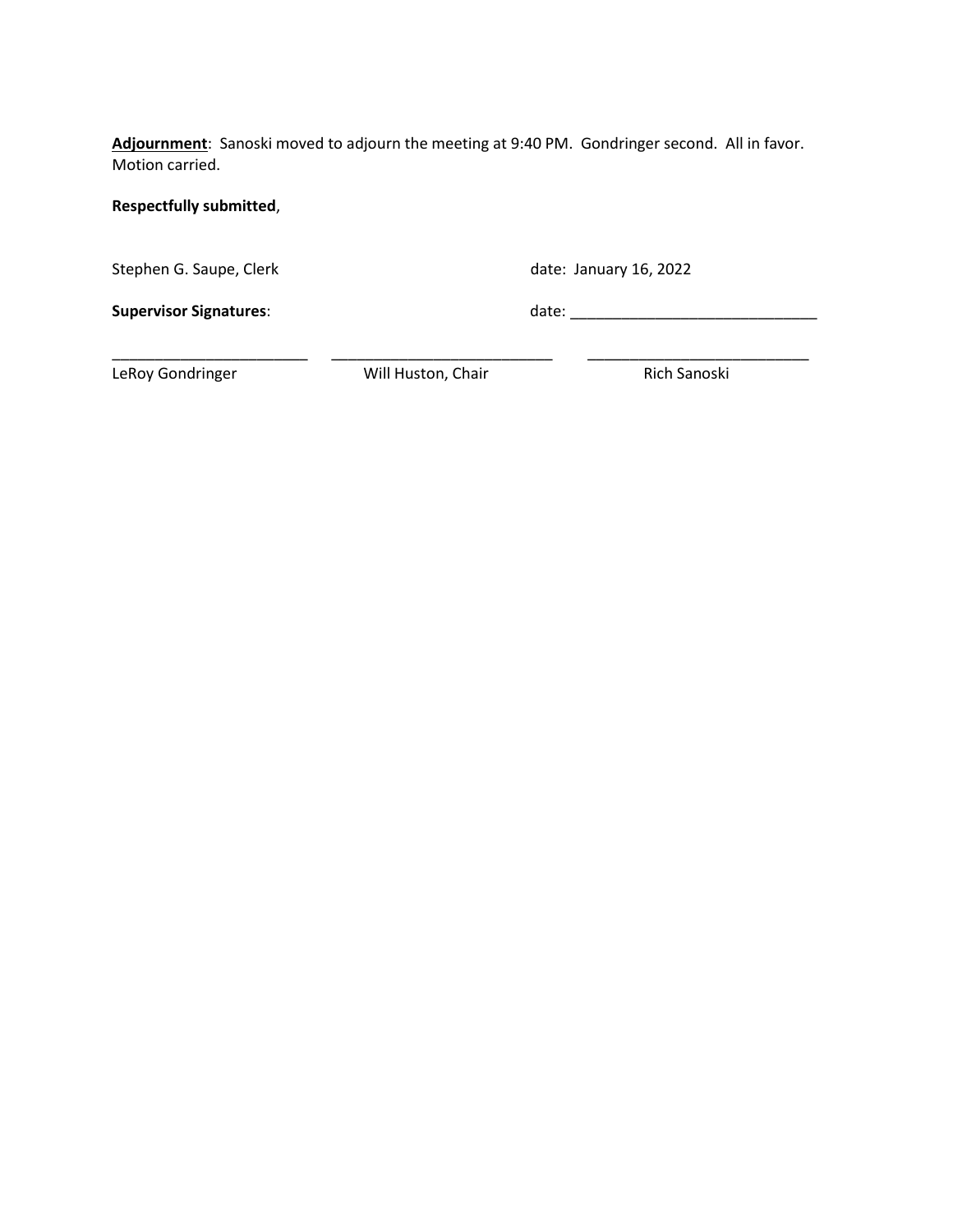### **Minutes of the Meeting of the Avon Township Planning Commission**

January 26, 2022 Avon Township Hall (16881 Queens Road, Avon)

**Call to Order**: Chair Lori Yurczyk called to order the meeting of the Avon Township Planning Commission (PC) at 7:08 PM in the Main Chamber of the Town Hall. The meeting was also available online at the following URL: https://us02web.zoom.us/j/8325486945 (PIN: AvonTown).

**Pledge**: The Pledge of Allegiance was recited.

**Roll Call**: Present – Craig Blonigen, LeRoy Gondringer, Rich Sanoski, Stephen Saupe, and Lori Yurczyk (*Chair*). Also present: Marion Gondringer, Kelly Martini.

**Approval of Agenda**: Added to the agenda were discussions of ARPA funding, Norway Road solar garden inquiry, and packet content. Sanoski moved to approve the agenda as amended. Blonigen second. All in favor. Motion carried.

**Minutes**: Sanoski moved to approve the minutes from the December 29, 2021 meeting as presented. Gondringer second. All in favor. Motion carried.

#### **Public Hearings**: *none scheduled*

#### **Business**:

1. **Gertken / Novel Energy Solutions Solar Garden** – At the last meeting there was a public hearing to consider a request by Scott Tempel (Novel Energy Solutions) and Brian & Linda Gertken for an Interim Use Permit (IUP) for a 1 MW solar garden on the Gertken's property at 34184 Smiley Drive, Albany (MN) 56307. No action was taken because more information was required (*i.e.,* need for a NHIS review, LESA score, escrow info, road agreement, and how to administer the landscape plan).

Escrow/Letter of Credit – We learned that the County requires a letter of credit or cash escrow (but not bond) of \$185,000 for solar garden projects. Gondringer stated that if a letter of credit, it should be with a bank within 100 miles. Yurcyk recommended rounding up to \$200,000. Blonigen moved to require an escrow of \$200,000 for the project. Sanoski second. Four in favor. One opposed (Saupe).

NHIS – The project requires a NHIS review by the DNR because it is less than 2 miles from the project (6.54.1.J). Yurczyk reported that the ordinance is actually incorrect; it should be within one mile to trigger a review and that this will be corrected in the next 439 update. However, it doesn't affect this project because the project is less than a mile away from the Avon Hill Scientific and Natural Area (SNA), which is presumably triggering the review. Mr. Tempel reported that he has contacted the DNR for a review but it is not yet complete. Rather than wait to make a decision on the project until the NHIS review is completed, there seemed to be consensus that the project could be conditionally approved based on an acceptable NHIS review.

LESA Score – the County has completed the LESA evaluation (60.05).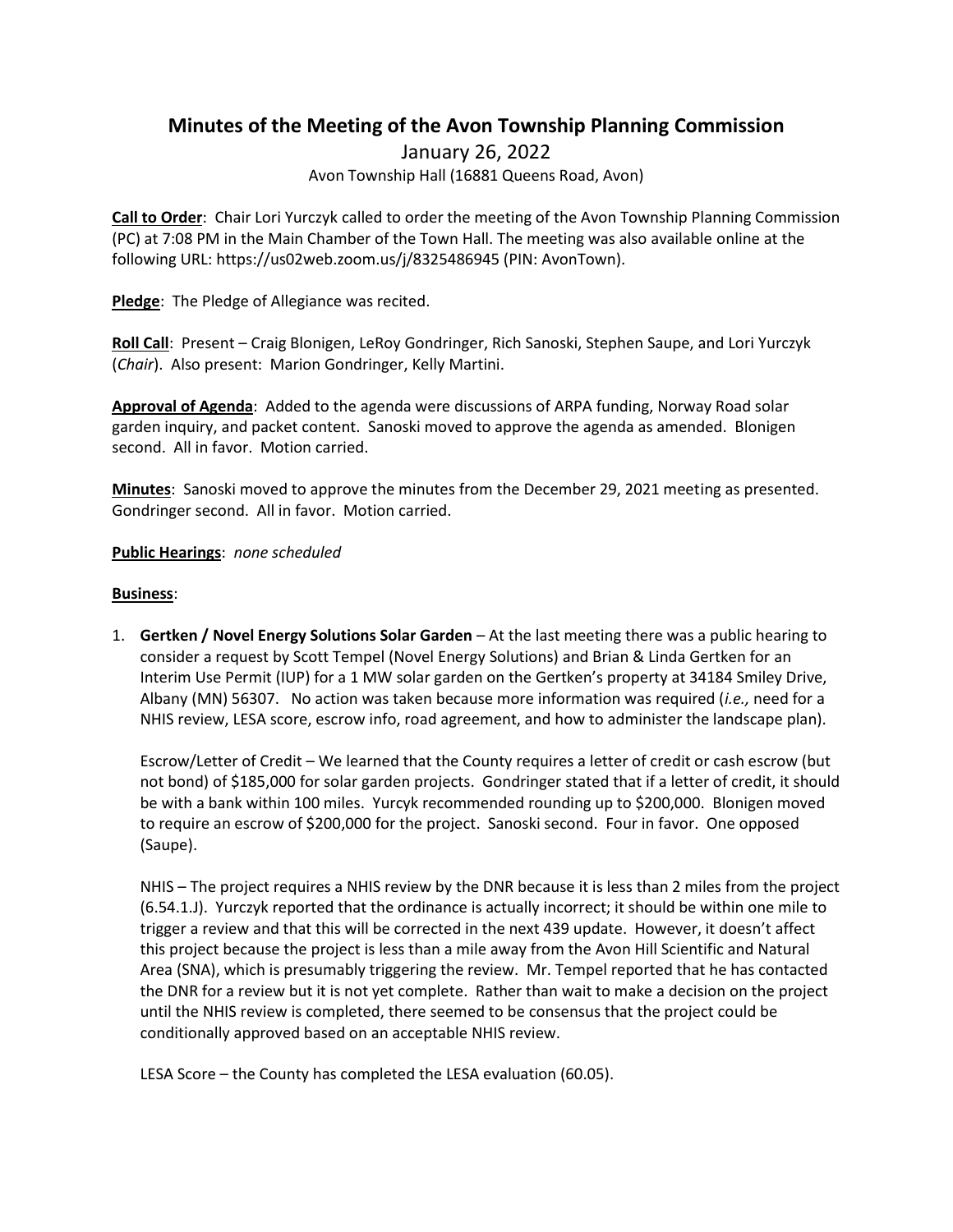Landscape/Pollinator Inspection & Escrow – Yurczyk contacted Soil & Water for information about inspections, etc., that they do for the County. It costs roughly \$65-75/hour for travel, inspections and reports (*i.e.,* pollinator assessment forms, seed mix review). The County charges a fee of \$4,320 for the life of the project. Inspections are supposed to be done annually for the first three years then every three years after. It is not clear who is responsible for the inspections: the Township because we issue the IUP, or the County because they issue the CSP. We need to clarify this question. An escrow of 125% of the cost of the landscape plan should be put into escrow/letter of credit. Gondringer moved to require a fee of \$4,320 for review of the pollinator seed mix and inspections in years 1, 2 and 3 and every three years after that for 25 years. Sanoski second. All in favor. Motion carried. It was suggested that the Town should draw up documents relating to the fee. Since Soil and Water isn't currently doing contracts for inspections then it was suggested we should contract with a private party. There was a question whether nine conifers in a single row was an adequate screen. Mr. Gertken stated that the neighbor could see the project from the back of their property.

Road/Driveway Agreement – For the previous Gertken solar projects, there was a road agreement between to neighbors that use Smiley Drive, a private road, to ensure that the additional traffic on the road doesn't cause problems to the shared drive. Mr. Cliff Borgerding inquired about potential damage to the Wobegon Trail. He was told that this a concern when the previous solar gardens on the site were installed and was included as part of the conditions that the trail is not damaged and that any damage is repaired.

After discussing the items above, the PC considered conditions for the project (*see appended*). The PC then went over the Findings of Facts (*see appended*). Following PC review of the provided information, Blonigen moved to recommend to the Supervisors to approve the request by Brian & Linda Gertken and Scott Tempel (Novel Energy Systems), for a 1-megawatt solar project on the Gertken property at 34184 Smiley Drive, Albany, MN 56307, (PID – 03.00935.0010), with the stated conditions. Sanoski second. All in favor. Motion carried.

- **2. Shorewood Drive Connection to the Wobegon Trail**  Mr. Cliff Borgerding, Lake Wobegon Trail Association President and resident of Shorewood Drive, appeared via Zoom to request that the Township support a connection to the trail from Shorewood Drive. He has been in contact with individuals at MNDOT who have indicated that the only way a connection can occur is if the Town requests a temporary connection and takes responsibility for it. There would be no fee to the Town. Mr. Borgerding stated that this connection is necessary to provide safe access to the trail by about 40 families in the Shorewood Drive neighborhood. Otherwise, residents must travel east about 1000 feet along Co Rd 54, which is a busy road. Mr. Borgerding also stated that he has contacted Lange Excavating for an estimate of the cost of the project (\$3000), which the residents will pay. He would like to see a connection in place before Co Rd 54 is resurfaced (which is scheduled by the County). Because this area is in the Urban Expansion district, Gondringer suggested that it is necessary to clarify if the project needs both City and Town approval, or just Town (*i.e.,* Joint Planning Board).
- **3. Jonas Certificate of Compliance**  Gondringer reported that the City/Town Joint Planning Board met to consider a request for a Certificate of Compliance for a land split for the Peter Jonas property (34759 Co Rd 9; PID 03.00941.0000). It would create an approximately 18-acre non-buildable lot on the east side of Co Rd 9 and a 24-acre lot on the west side. If the owner wants to develop the 18-acre parcel it would need to be annexed to the City. The JPB supports the request. The applicant will complete the appropriate Township paperwork for consideration for final approval by the Town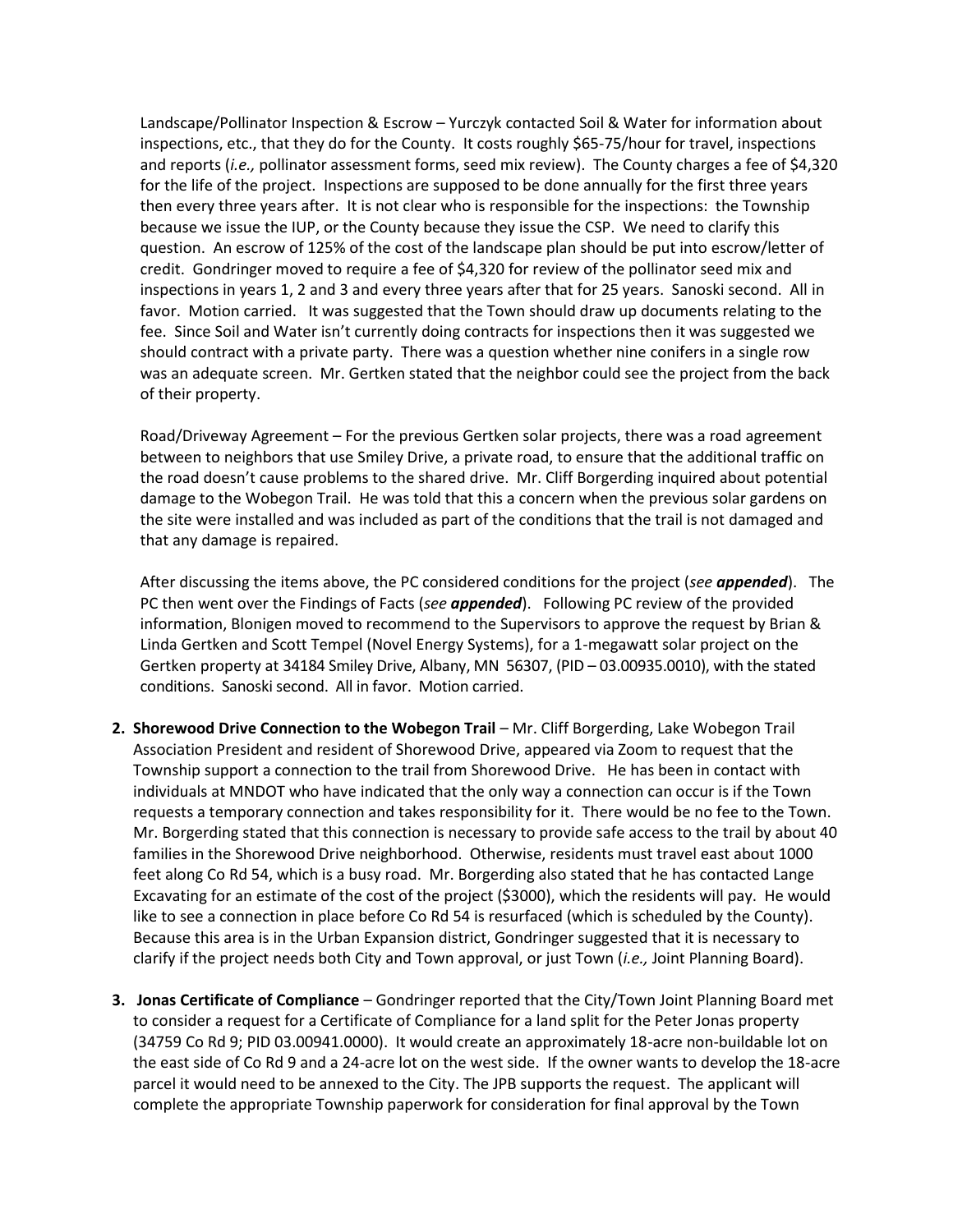Supervisors at their February meeting. Also discussed at the Joint Planning meeting were (a) the possibility of using Township Park Dedication Funds for Avon City parks, and (b) cancelling the scheduled April meeting of the Joint Planning Board.

- **4. Queens Road LRIP Planning**  The Town plans to apply for a LRIP grant from MNDOT to resurface Queens Road. It was suggested that letters of support should be requested from neighbors. The PC examined a draft of recruitment packet that could be sent to residents. Sanoski moved to recommend to the Supervisors to approve the packet and mail it to residents of Queens Road, 160<sup>th</sup>, and 360<sup>th</sup> off of 160<sup>th</sup>, as well as other individuals who may frequently use Queens Road. Blonigen second. All in favor. Motion carried.
- **5. ARPA Computers** MAT reports that restrictions on ARPA funding have been loosened to allow for a greater range of purchases. The category of "Lost Revenue" can be used for assorted purchases without justification. This is good news which provides the Town with much greater flexibility to use the money for items such as a tractor, pickup, or snowplow. Also, it means we can be more selective and might not want to purchase some of the items we had previously considered that would have fit the original guidelines (*i.e.,* keyless entry, touchless access).
- 6. **2022 Boundary & Annexation Survey (BAS)**  no action is recommended.
- 7. **Landscape Enhancement Pilot Program**  The Township planted prairie around the Town Hall using funds from this program about 10 years ago. No action is recommended at this time.
- **8. Town email**  It is a good idea for Town staff to have a separate email account for Township business. A separate account can be obtained through a service such as Gmail. Alternately, accounts are available through our web provider. Huston and Saupe currently use an account through our website provider. Yurczyk and possibly other individuals would like a similar account. The Supervisors will make a decision at their February meeting.
- 9. **Packet Information**  now that Town staff have computers, there is little need to provide hard copies of documents since they can be accessed in electronic form. However, it might be beneficial to have hard copies of some documents. It is a challenge to determine which documents should be provided at meetings as a hard copy, and those that would be electronic. It was agreed that the agenda should be provided as a hard copy. It was suggested that meeting chairs would have a hard copy of all documents. It was generally agreed that (a) a hard copy of the minutes is not necessary, and (b) Word documents are preferred to pdf ones.
- 10. **Norway Road Solar Project** an inquiry was received about a potential solar garden on Norway Road. No action will be taken until a formal application is received.

#### **Reports/Announcements**

- 1. There will be a County Hearing on January 29<sup>th</sup> to consider a request by Will Huston for a variance from a septic design for his property at 17559 360<sup>th</sup> St., Avon.
- 2. Sanoski will attend the upcoming Fifth Monday meeting.

**Next Meeting**: The next PC meeting is February 23, 2022 at 7:00 PM. *See #1 for the Zoom log-in*.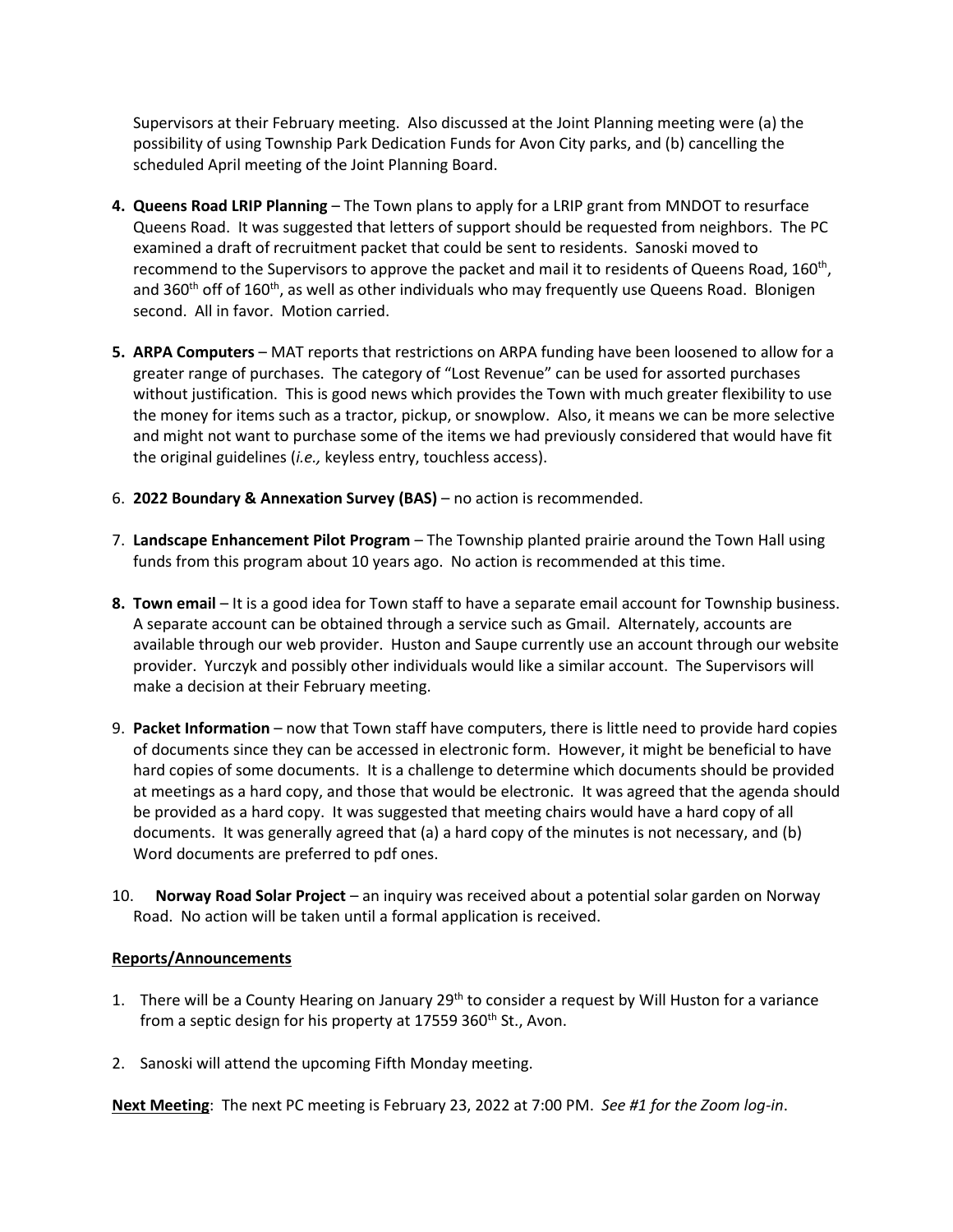**Other Meetings**: Other Upcoming Meetings/Events (s*ee #1 for the Zoom log-in*):

- Supervisors Meeting February 2, 2022 @ 7:00 PM
- Board of Audit meeting February 8, 7:00 PM
- Fire Board meeting February 9, 7 PM; Avon City Hall
- Public Accuracy Test March 5; 9:30 AM
- Town Hall open to accept absentee ballots Mar 5, 10 AM 12:00 PM & Mar 7, 10 AM 4:30 PM
- Annual Township election March 8; 2-8 PM
- Board of Canvass meeting March 8; 8:15 PM
- Annual Township Meeting March 8; 8:30 PM
- Organizational/Qualification Meeting March 16; 7 PM
- Avon Township/City Joint Planning Board April 11 ( $2<sup>nd</sup>$  Monday)
- LBAE meeting April 18, 7 PM

**Adjournment**: Sanoski moved to adjourn the meet at about 10:10 PM. Blonigen second. All in favor. Motion carried.

Respectfully submitted, Stephen G. Saupe, Clerk

Signature: \_\_\_\_\_\_\_\_\_\_\_\_\_\_\_\_\_\_\_\_\_\_\_\_\_\_\_\_\_\_\_\_\_\_\_\_\_\_ **date**: January 30, 2022

**Approval**:

\_\_\_\_\_\_\_\_\_\_\_\_\_\_\_\_\_\_\_\_\_\_\_\_\_\_\_\_\_\_\_\_\_\_\_\_\_\_\_\_\_\_\_ **date**: \_\_\_\_\_\_\_\_\_\_\_\_\_\_\_\_\_\_\_\_\_\_\_\_\_\_\_\_\_\_\_\_

Lori Yurczyk, *Planning Commission Chair – signature*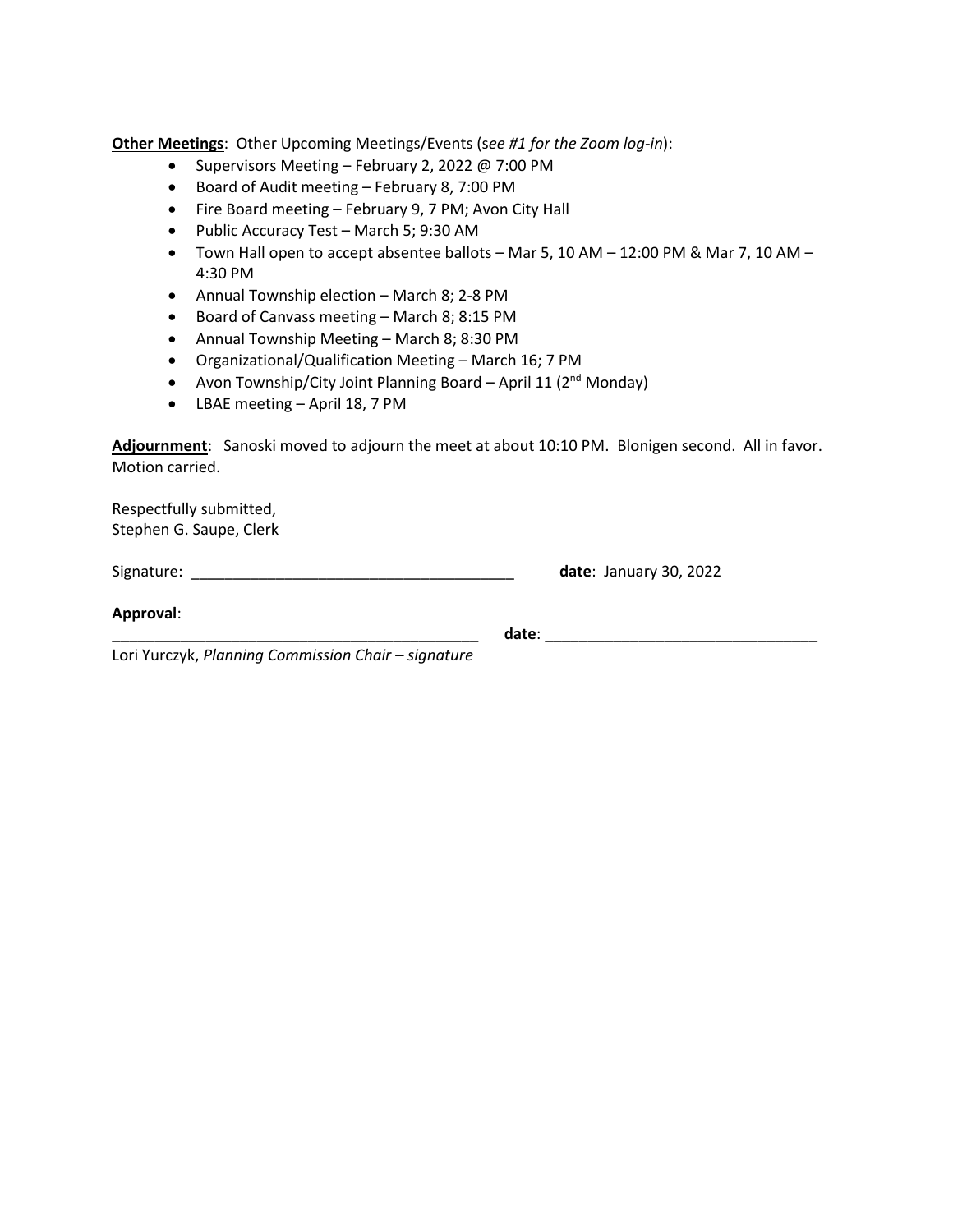## **Interim Use Permit – Gertken/Novel Energy Systems Community Solar Garden: Recommended Conditions**

- 1. The company will repair the Lake Wobegon Trail if it is damaged during construction.
- 2. Stop signs will be erected on Smiley Drive on either side of the Lake Wobegon Trail during construction.
- 3. With the approval of the Stearns County Parks Department, signs will be placed on the Lake Wobegon Trail to alert users to truck traffic ahead.
- 4. The project meets all applicable Stearns County guidelines including those for community solar gardens (6.54);
- 5. Decommissioning shall be completed in accordance with the plan submitted in the event the solar panels are not in use for 12 consecutive months.
- 6. A financial guarantee is required in the form of a cash escrow deposit of \$200,000 in favor of Avon Township to meet the requirements of the decommissioning plan.
- 7. The applicant shall install and maintain ground cover meeting the beneficial habitat standards consistent with Minnesota Statutes, section 216B.1642 and guidance as set by the Minnesota Board of Water and Soil Resources. The final seed mix shall be approved by the Township.
- 8. A fee of \$4,320 will be paid to Avon Township for seed mix reviews and inspections of the project at year 1, 2, 3 and every three years after for the life of the project.
- 9. A financial guarantee is required in the form of a cash deposit in favor of Avon Township equal to 125% of the costs to meet the beneficial habitat standard. The financial guarantee shall remain in effect until vegetation and screening is sufficiently established in accordance with the requirements set forth in Ordinance 439. The company will provide Avon Township documentation to show the calculation of the financial guarantee for landscaping and screening.
- 10. Site layout shall adhere to proposed configuration submitted unless specific approval is provided by Avon Township. Major modifications may require review by the Avon Township Planning Commission and Board of Supervisors.
- 11. The project will follow the Stearns County Storm Water Management rules and requirements.
- 12. Noxious weeds are controlled in the project area.
- 13. A landscaping and screening plan acceptable to the Avon Township Board of Supervisors will be provided.
- 14. The company will provide to Avon Township the contact information for the responsible party once the project is completed.
- 15. Avon Township shall be notified of any changes of ownership providing any new contact information.
- 16. The company will provide a copy of the road maintenance agreement for Smiley Drive.
- 17. The company will follow any NHIS guidelines recommended by the MN Department of Natural Resources review.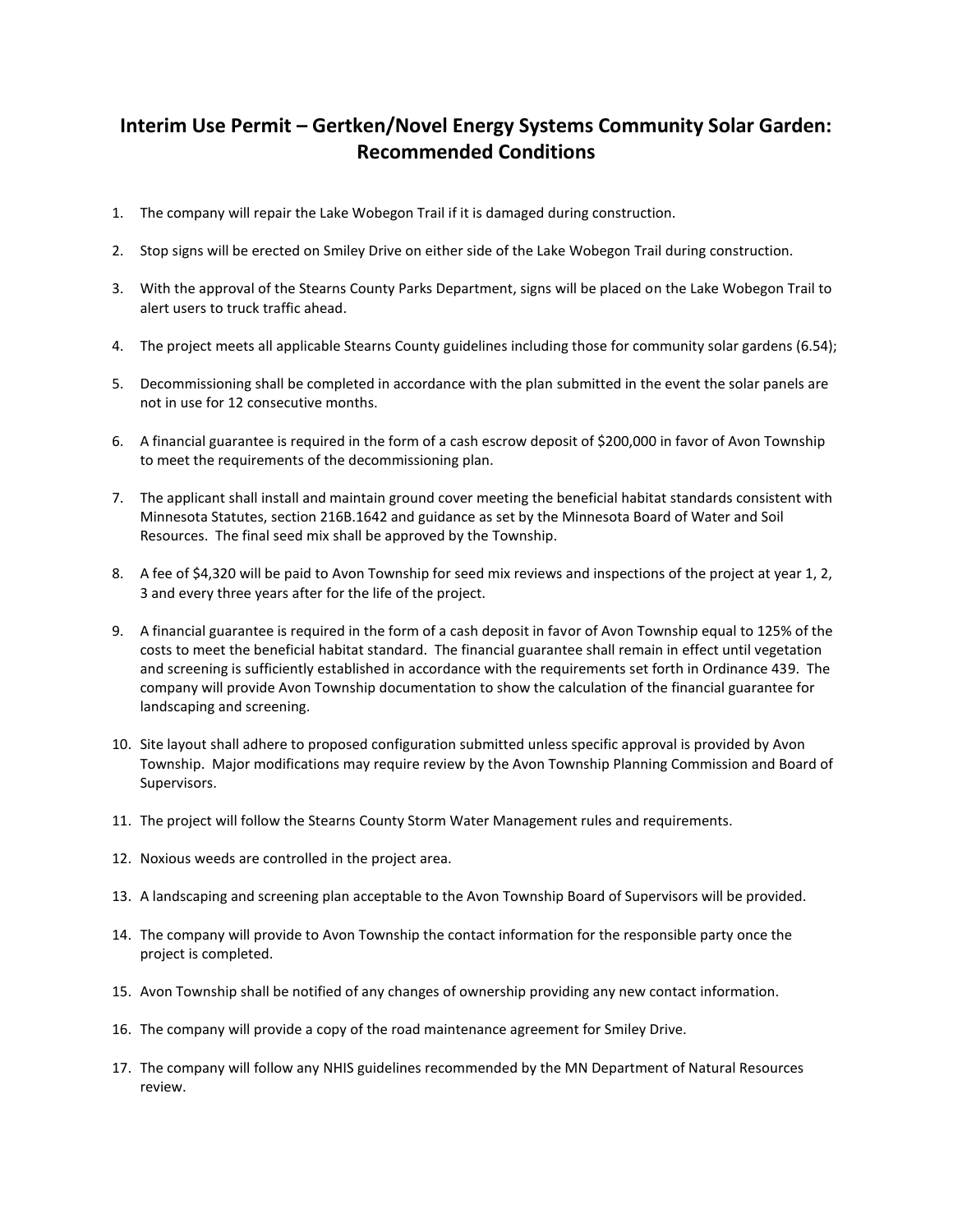# **Interim Use Permit – Gertken/Novel Energy Systems Community Solar Garden: Findings of Facts**

**Name:** Brian & Linda Gertken **Date: January 26, 2021 Request**: construct a 1 megawatt community solar garden

Findings shall be made in either granting or denying an applicant's proposal. Findings should reference specific sections of applicable ordinances. The following are examples of findings, but are not limited to these areas.

1. Is the proposal consistent with existing Township ordinances (*i.e.,* 6.54)? Why or why not? Specify applicable section(s) of the ordinance.

*. . .yes, 6.54*

2. Are there any other standards, conditions, rules, or requirements that the proposal must meet? *. . .There are 17 conditions (appended) that the project must meet.*

3. Is the proposed use compatible with the present and future land uses in the area, or can it be separated by distance or screening from adjacent land uses? Why or why not? How will any scenic views be impacted by the proposed use?

*. . .it is compatible and screening will be in place based on the plan presented.*

4. Are there any potential environmental concerns (ground water, surface water, air quality, wellhead protection areas) that should be addressed as part of this request, and if so, how are they addressed? *. . .a NHIS review is being done by the MN DNR.*

5. Has information been provided regarding the impact to property values in the area as a result of the proposal? Will the proposal affect the property values of the area in which it is proposed?

*. . .no information has been provided, but the project will not likely affect property values.*

6. What potential public health, safety, or traffic generation impacts will the proposal have in related to the area and the capability of the roads service the areas, and how are they being addressed by the proposal? *. . .signage will be installed and a working driveway agreement will be provided.* 

7. How does the proposal affect the general health, safety and welfare of residents?

*. . .no obvious impact*

8. Does the proposal conform to the goals and objectives of the County's Comprehensive Plan? Specify which goals and objectives apply.

*. . .the project meets agriculture use policy which allows for land to be used in many different ways, and allows for renewable energy systems*

9. How will the proposal impact existing public services and facilities including schools, parks, streets, or utilities? What potential is there for the proposal to overburden the service capacity? How are these issues addressed by the proposal?

*. . .the proposal should have little effect, other than short term impact during construction.*

10. Is cleanup/reclamation required and has applicant provided financial assurance if so? *. . .yes, and a financial guarantee in the amount of a \$200,000 cash escrow will be required for the decommissioning of the solar garden.*

11. Other issues pertinent to this proposal?

*. . .there are already two, 1-megawatt solar gardens on the landowner's property*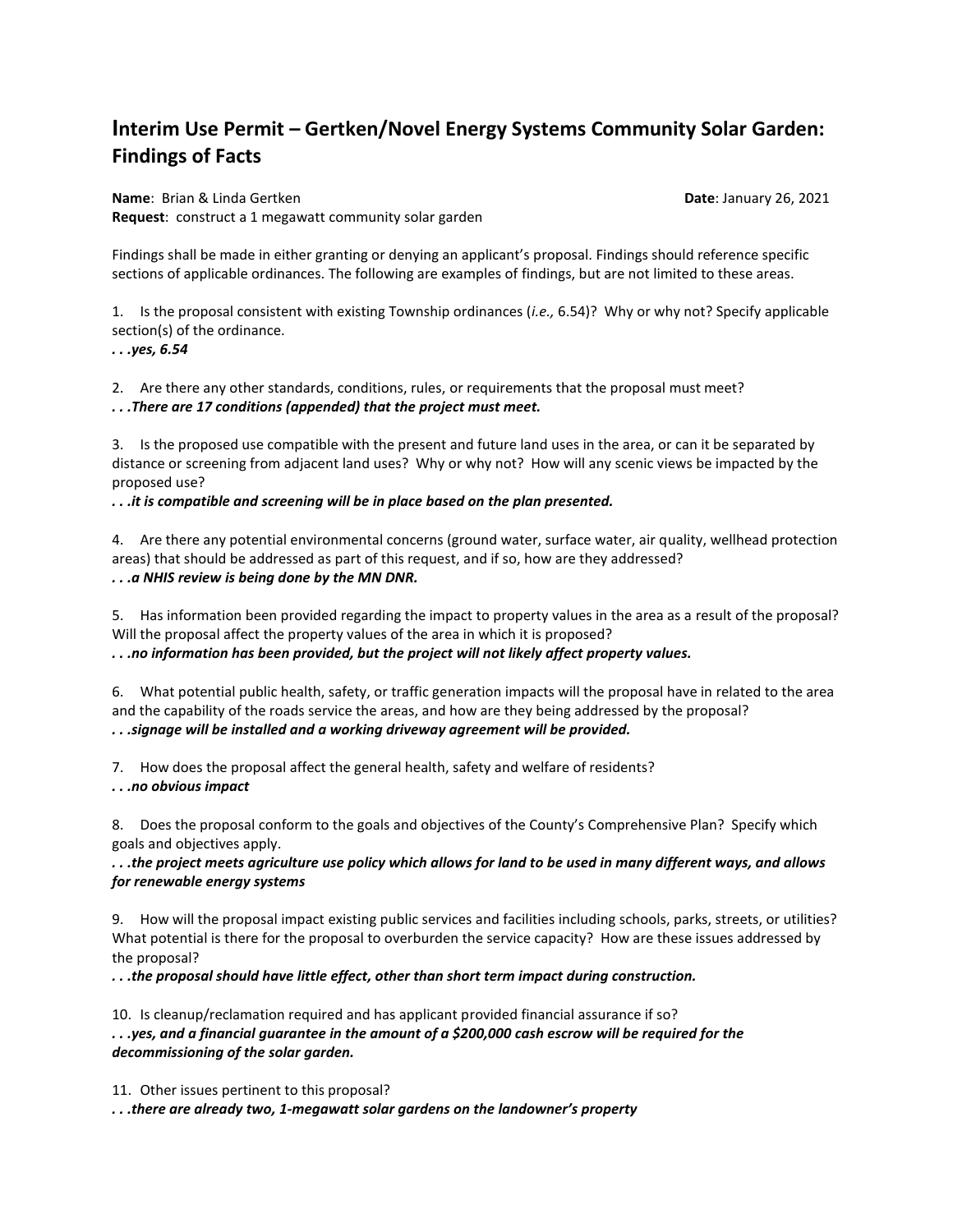# **AVON TOWNSHIP INTERIM USE PERMIT ACTION**

#### **STATE OF MINNESOTA FILE: 11-15-21 COUNTY OF STEARNS TOWNSHIP OF AVON**

In the matter of a request for an Interim Use Permit submitted by Brian Gertken & Linda Gertken; 34206 Smiley Drive, Albany, MN 56307; 320-248-4341**;** lgertken@albanytel.com.

Pursuant to **Section 6.54 of Stearns County Ordinance 439 & Avon Township Land Use & Zoning Ordinance #5** to construct a 1 megawatt solar garden at:

**Applicants**: Brian Gertken & Linda Gertken

**Property Address***:*34184 Smiley Drive, Albany, MN 56307

**Section #:** 20 **Parcel #:** 03.00935.0010

**Legal Description**: *appended*

= = = = = = = = = = = = = = = = = = = = = = = = = = = =

The above matter, regarding the request from Brian Gertken & Linda Gertken for an Interim Use Permit for a 1 megawatt solar garden on the described parcel, was heard before the Avon Township Board of Supervisors on February 2, 2022.

**IT IS ORDERED** that the Interim Use Permit be ( \_\_\_\_\_\_denied \_\_\_\_\_granted) subject to the following conditions:

1. The company will repair the Lake Wobegon Trail if it is damaged during construction.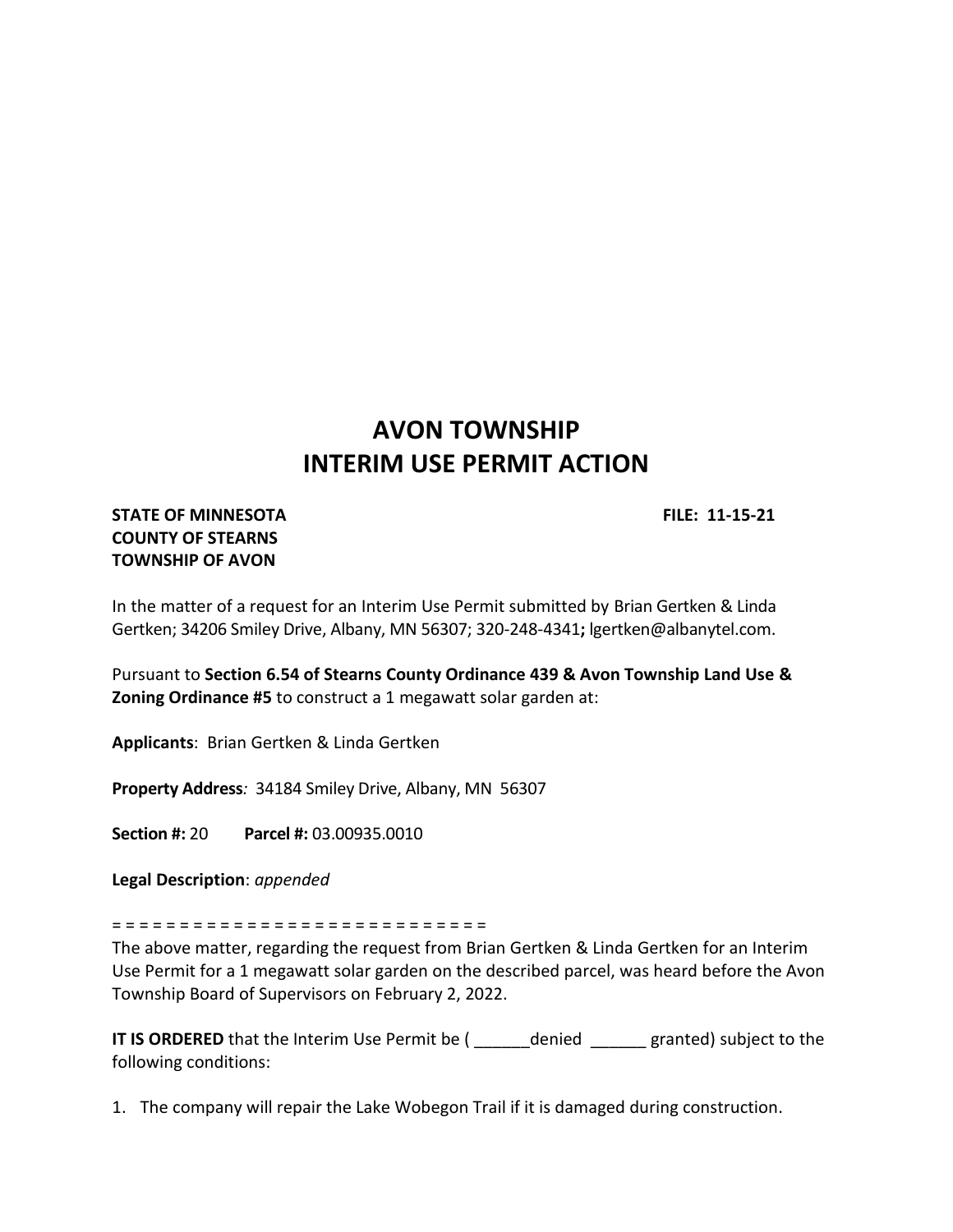- 2. Stop signs will be erected on Smiley Drive on either side of the Lake Wobegon Trail during construction.
- 3. With the approval of the Stearns County Parks Department, signs will be placed on the Lake Wobegon Trail to alert users to truck traffic ahead.
- 4. The project meets all applicable Stearns County guidelines including those for community solar gardens (6.54);
- 5. Decommissioning shall be completed in accordance with the plan submitted in the event the solar panels are not in use for 12 consecutive months.
- 6. A financial guarantee is required in the form of a cash escrow deposit of \$200,000 in favor of Avon Township to meet the requirements of the decommissioning plan.
- 7. The applicant shall install and maintain ground cover meeting the beneficial habitat standards consistent with Minnesota Statutes, section 216B.1642 and guidance as set by the Minnesota Board of Water and Soil Resources. The final seed mix shall be approved by the Township.
- 8. A fee of \$4,320 will be paid to Avon Township for seed mix reviews and inspections of the project at year 1, 2, 3 and every three years after for the life of the project.
- 9. A financial guarantee is required in the form of a cash deposit in favor of Avon Township equal to 125% of the costs to meet the beneficial habitat standard. The financial guarantee shall remain in effect until vegetation and screening is sufficiently established in accordance with the requirements set forth in Ordinance 439. The company will provide Avon Township documentation to show the calculation of the financial guarantee for landscaping and screening.
- 10. Site layout shall adhere to proposed configuration submitted unless specific approval is provided by Avon Township. Major modifications may require review by the Avon Township Planning Commission and Board of Supervisors.
- 11. The project will follow the Stearns County Storm Water Management rules and requirements.
- 12. Noxious weeds are controlled in the project area.
- 13. A landscaping and screening plan acceptable to the Avon Township Board of Supervisors will be provided.
- 14. The company will provide to Avon Township the contact information for the responsible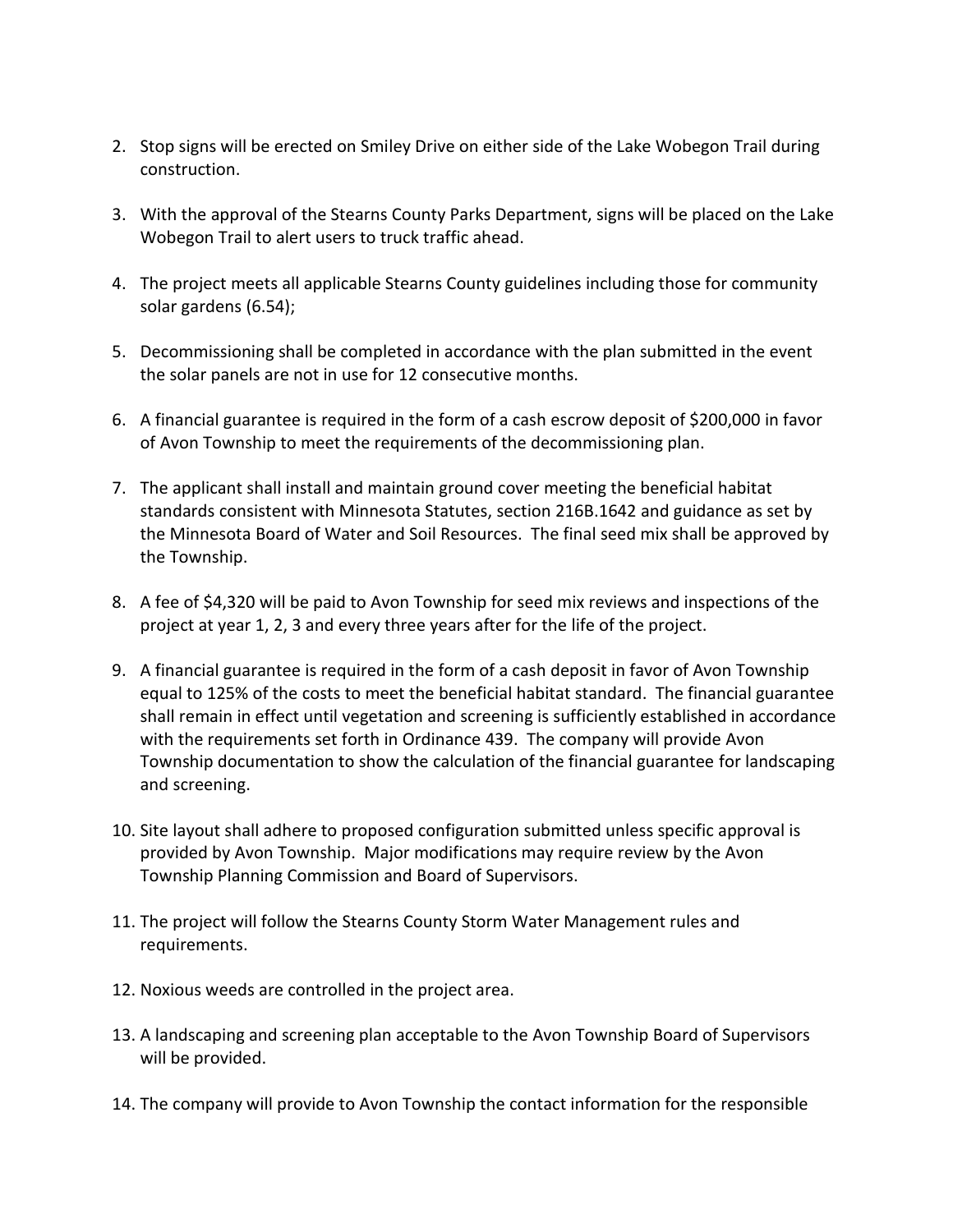party once the project is completed.

- 15. Avon Township shall be notified of any changes of ownership providing any new contact information.
- 16. The company will provide a copy of the road maintenance agreement for Smiley Drive.
- 17. The company will follow any NHIS guidelines recommended by the MN Department of Natural Resources review.

**Expiration date:** \_\_\_\_\_\_\_\_\_\_\_\_\_\_\_\_\_\_\_\_\_

**Interim use removal from property date shall be**: \_\_\_\_\_\_\_\_\_\_\_\_\_\_\_\_\_\_\_\_\_

\_\_\_\_\_\_\_\_\_\_\_\_\_\_\_\_\_\_\_\_\_\_\_\_\_\_\_\_\_\_\_\_\_\_\_ \_\_\_\_\_\_\_\_\_\_\_\_\_\_\_\_\_\_\_\_\_\_\_

\_\_\_\_\_\_\_\_\_\_\_\_\_\_\_\_\_\_\_\_\_\_\_\_\_\_\_\_\_\_\_\_\_\_\_ \_\_\_\_\_\_\_\_\_\_\_\_\_\_\_\_\_\_\_\_\_\_\_

**APPROVED**:

Avon Township Chair – Will Huston Date

**ATTEST**

Avon Township Clerk – Stephen G. Saupe Date

{Avon Township Seal}

**Drafted by**: Avon Township, 16881 Queens Road, Avon, MN 56310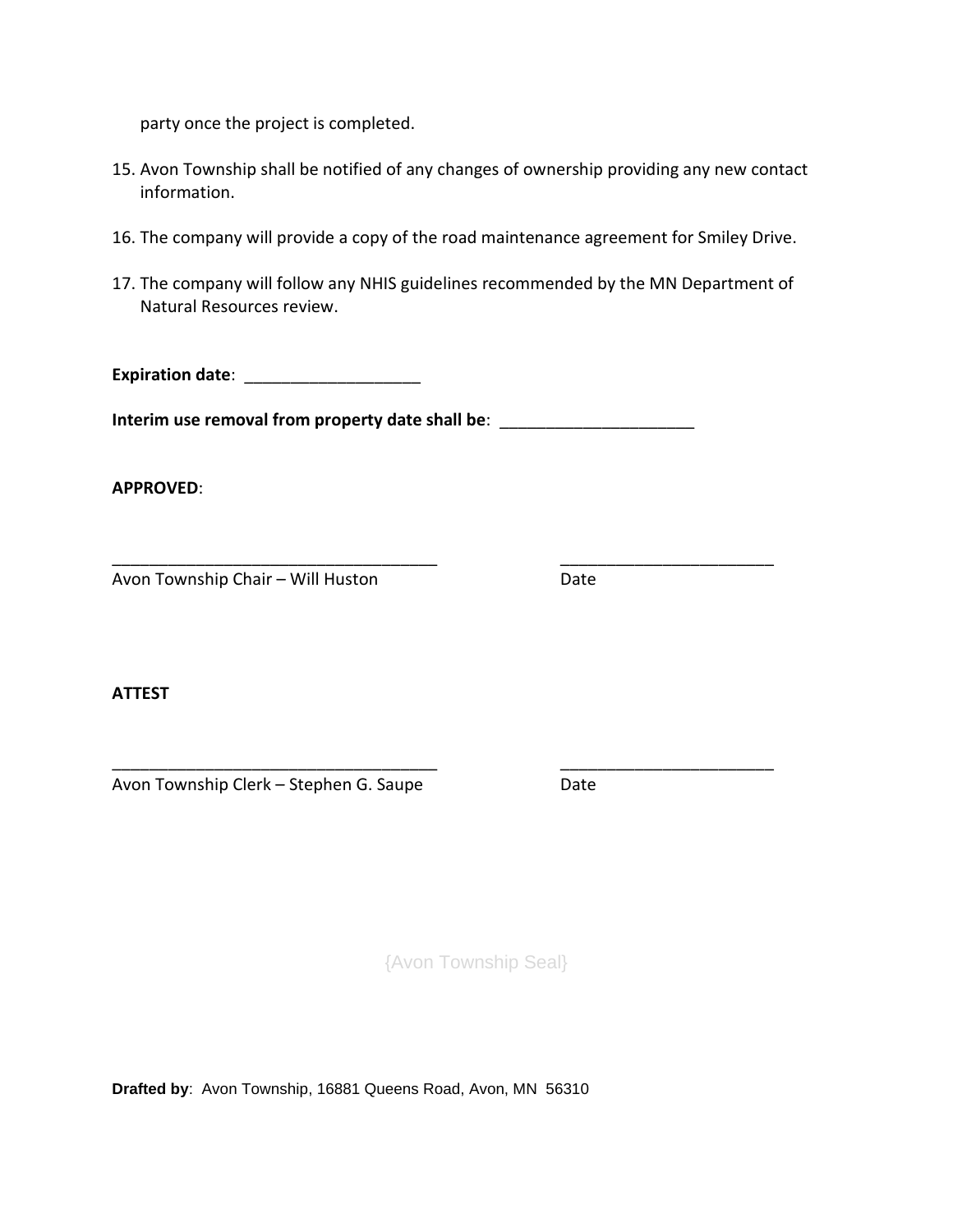| --<br>⋍ |  |
|---------|--|
|         |  |
|         |  |
|         |  |

von Township 11 Queens Road; Avon, MN 56310

February 7, 2022

Dear Resident:

in bad shape. There are many cracks, depressions, etc., It is a Township priority to If you have recently driven on Queens Road you will likely agree that this road is resurface this road. In Fall 2021, the Township hired an engineering firm to study the road and provide very difficult to complete these repairs in a timely manner without some assistance. an estimate of the cost of repairing this road. In addition, the Township paid for a work, the engineers estimate that it will take about \$1.3 million to repair Queens Road. Considering that our annual operating budget is about \$473,000, it will be series of test bores to determine the quality of the base of the road. After this

defray the cost of road repair projects. To help improve our chances of receiving funding, we seek your help. grants, which are offered to local governments by MNDOT, are designed to help We plan to apply for a Local Road Improvement Program (LRIP) grant. These

If you agree that Queens Road is in need of repair and that Avon Township would benefit from receiving an LRIP grant, please sign the enclosed letter and return it in the stamped, self-addressed envelope that is included. All licensed drivers in a household are welcome to sign the letter. We will then collate the responses to be submitted with the final grant proposal.

Thanks for your support of Avon Township.

Sincerely,

Rich Sanoski Will Huston, Chair LeRoy Goudcinger

Avon Township Board of Supervisors

Will Huston, Chair<br>17559 360<sup>th</sup> St<br>Avon, MN 56310<br>320-980-1580 Avon Township Supervisors LeRoy **Goodbase**<br>18093 360<sup>th</sup> St.<br>Albany, MN 56307<br>320-845-4580

Rich Sanoski<br>18574 Co Rd 54<br>Albany, MN 56307<br>320-260-1025

# Letter in Support of the Avon Township LRIP Grant to Resurface Queens Road

To Whom It May Concern:

I am a resident of Queens Road and/or a frequent driver on Queens Road. This road is in<br>bad shape and needs to be resurfaced. I fully support the plan of the Avon Township Board<br>of Supervisors to apply for, and obtain fund (LRIP) grant to defray costs of road repair.

| Address:                                                                            |
|-------------------------------------------------------------------------------------|
|                                                                                     |
|                                                                                     |
| Driver 1 Name (Print) _                                                             |
| Driver 1 (Signature) _                                                              |
|                                                                                     |
| Driver 2 Name ( <i>Print</i> ) _                                                    |
|                                                                                     |
| Driver 2 (Signature)                                                                |
|                                                                                     |
| Driver 3 Name ( <i>Print</i> )                                                      |
|                                                                                     |
| Driver 3 (Signature) _                                                              |
| $(i_{\rm I}^{\rm I}$ more than 3, use an additional piece of paper)                 |
| Optional: Comments regarding the condition of Ouesns Road, why Avon Township should |

**Optona**i: Comments regarumg ure comutton or queens<br>receive funding, the need for the resurfacing project, etc.

Please return this in the self-addressed, stamped envelope by March 1, 2022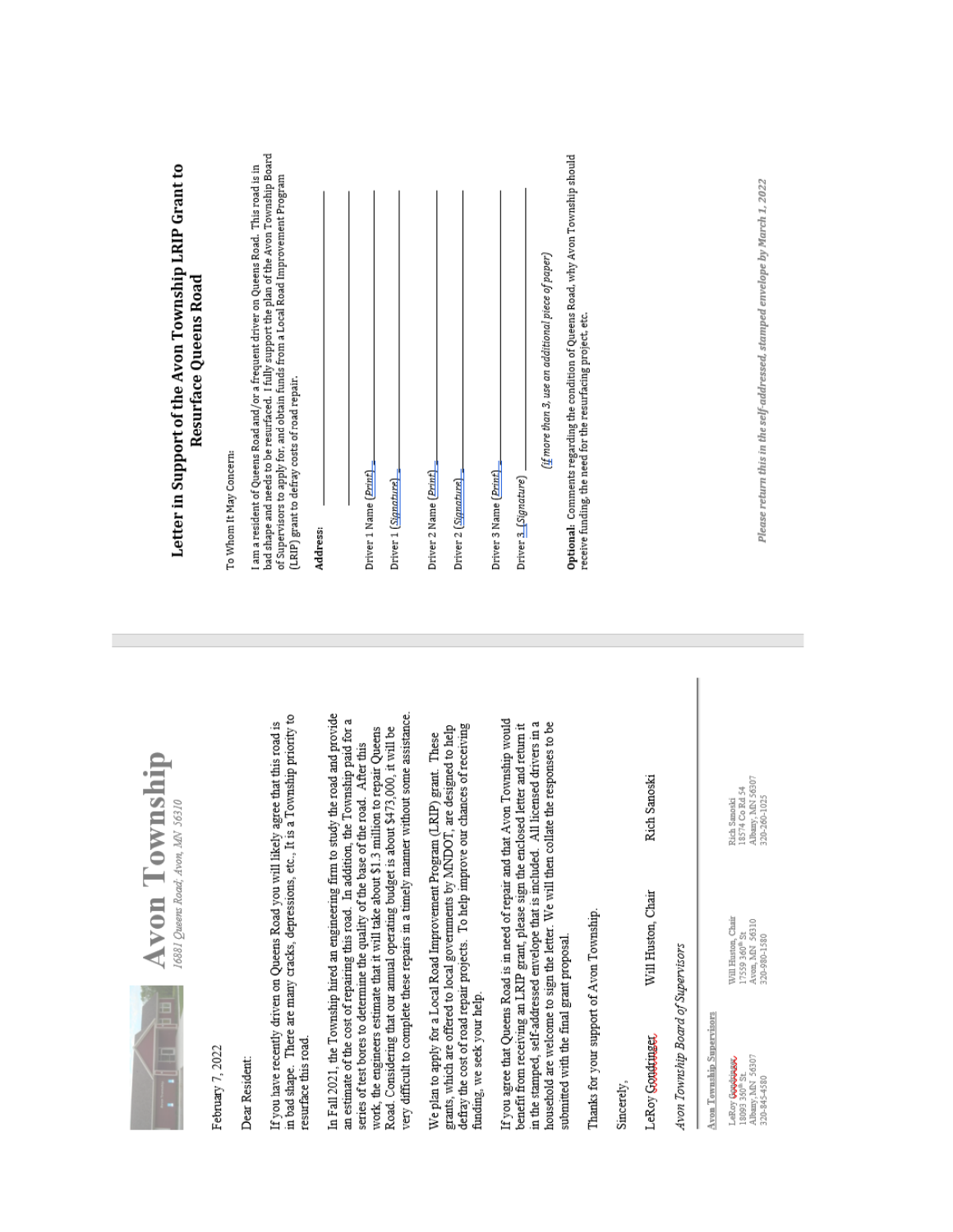Humane Society Adopt . Donate . Volunteer

735 <sup>8th</sup> Street NE P.O. Box 701 Phone: 320-252-0896<br>St. Cloud, MN 56302-701 Fax: 320-252-1325<br>www.thcountyhumanesociety.org

and the Tri-County This agreement is between the municipality of Humane Society.

The following is mutually agreeing by the parties

- 
- 1. That the Fii-County Fitnane Society (TCHS) agrees to provide the following services:<br>
a Housing for stay or abandoned dogs that are retireved or legally seized by your municipality's community<br>
service officer (CSO) or
	- Hold stray dogs for a minimum of five working days and seized dogs for up to 10 working days as per Minnesota State Statute 343.235. م
		- Vaccinate, de-worm, and evaluate dogs for medical treatment deemed necessary.<br>At the end of the five-day hold for stray or ten-day hold for seized dogs, claim the impounded dogs as ය <del>ල</del>
			- property of the TCHS.<br>Euthanize and dispose of dogs not claimed or adopted.
				- ن<br>با نه
- Handle all telephone calls that come to this office in respect to the dogs in possession.<br>Charge any citizen claiming their dog the impoundment fee, regardless of the period of impoundment.<br>Publicize stray dogs impounded i
	- أصرفه
- That  $\mathbf{a}$
- ŧ
- ن<br>مائ
- Deliver or authorize delivery of all stray or seized dogs within their municipality to the TCHS.<br>Provide a list of names and phone numbers of those who can be called for authorization. (see reverse side)<br>Pay the TCHS the dogs d

**SCHEDULE** 

- Holding per day: \$15.00 dog / per cage<br>a. Seized dog held for a maximum of 10 days (\$150)<br>b. Stray dog held for a minimum of 5 days (\$75)
	-
- 
- · \$25.00 euthanasia and disposal feel per dog when applicable will be in addition to above set holding fee
- 
- d. Notify the municipality clerk of the billing report of dogs delivered, to approve charges for dogs.<br>e. Refer to a veterinarian in regards to any dogs that are obviously sick, injured, dangerous, or suspected of
	- having rabies.

and may be removed or revised on a yearly basis. January 1st, 2020 This agreement is effective

Clerk of Municipality

**Billing Address** 

Clerk Signature

Please list the names and phone numbers of those who can be called for authorizing an animal to come in. Calls are most apt to be made: Mon. Thurs.  $8.00$  a.m. to  $6.00$  p.m., Friday  $8.00$  a.m. to  $8.00$  p.m., Sat. – Sun.  $8.00$  a.m. to  $5.00$  p.m. We must be able to reach someone during these hours to authorize the stray(s

| <b>NAME_</b> | PHONE(S) |
|--------------|----------|
| <b>NOTES</b> |          |
|              |          |
| <b>NAME</b>  | PHONE(S) |
| <b>NOTES</b> |          |
|              |          |
| NAME_        | PHONE(S) |
| <b>NOTES</b> |          |
|              |          |
| NAME_        | PHONE(S) |
| <b>NOTES</b> |          |
|              |          |
| <b>NAME</b>  | PHONE(S) |
| <b>NOTES</b> |          |
|              |          |
|              |          |
| <b>NAME</b>  | PHONE(S) |
| <b>NOTES</b> |          |
|              |          |
| <b>NAME</b>  | PHONE(S) |
| <b>NOTES</b> |          |